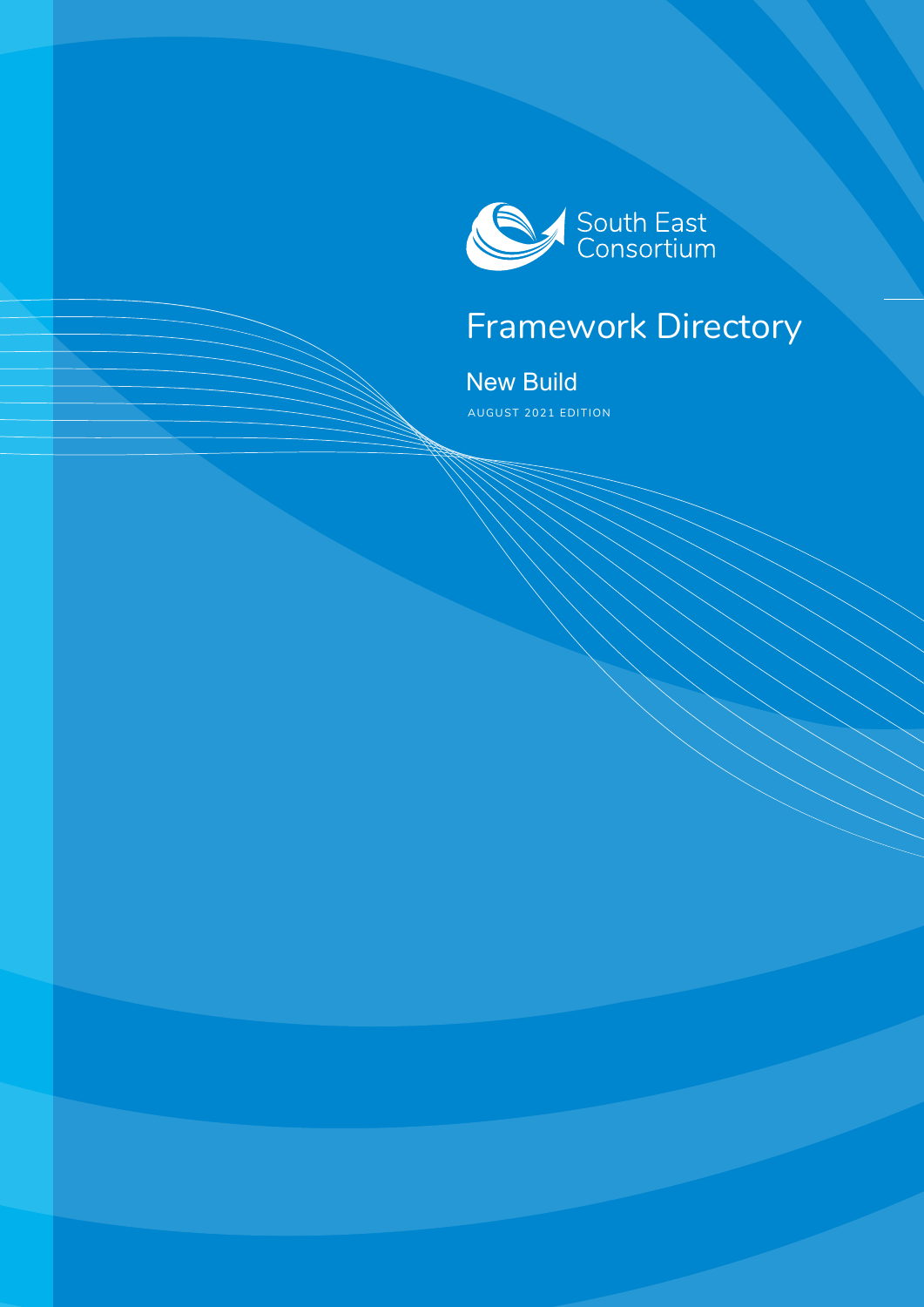# **NEW BUILD**

OJEU REF 2020/S 243-603124 AWARDED 01/04/2021 EXPIRES 31/03/2025





This Framework provides customers a compliant route to appoint new build contractors. All the successful suppliers have experience delivering similar projects for the public sector.

The value bands have been designed to suit customer requirements and provide you with a range of options. Each lot has been subdivided by location to give this Framework national coverage.

| LOT 1 | Projects £0 - £4,999,999  |
|-------|---------------------------|
| LOT 2 | Projects £5m - £9,999,999 |
|       | LOT 3 Projects £10m+      |

**For more information contact: 020 8036 0004 info@southeastconsortium.org.uk www.southeastconsortium.org.uk**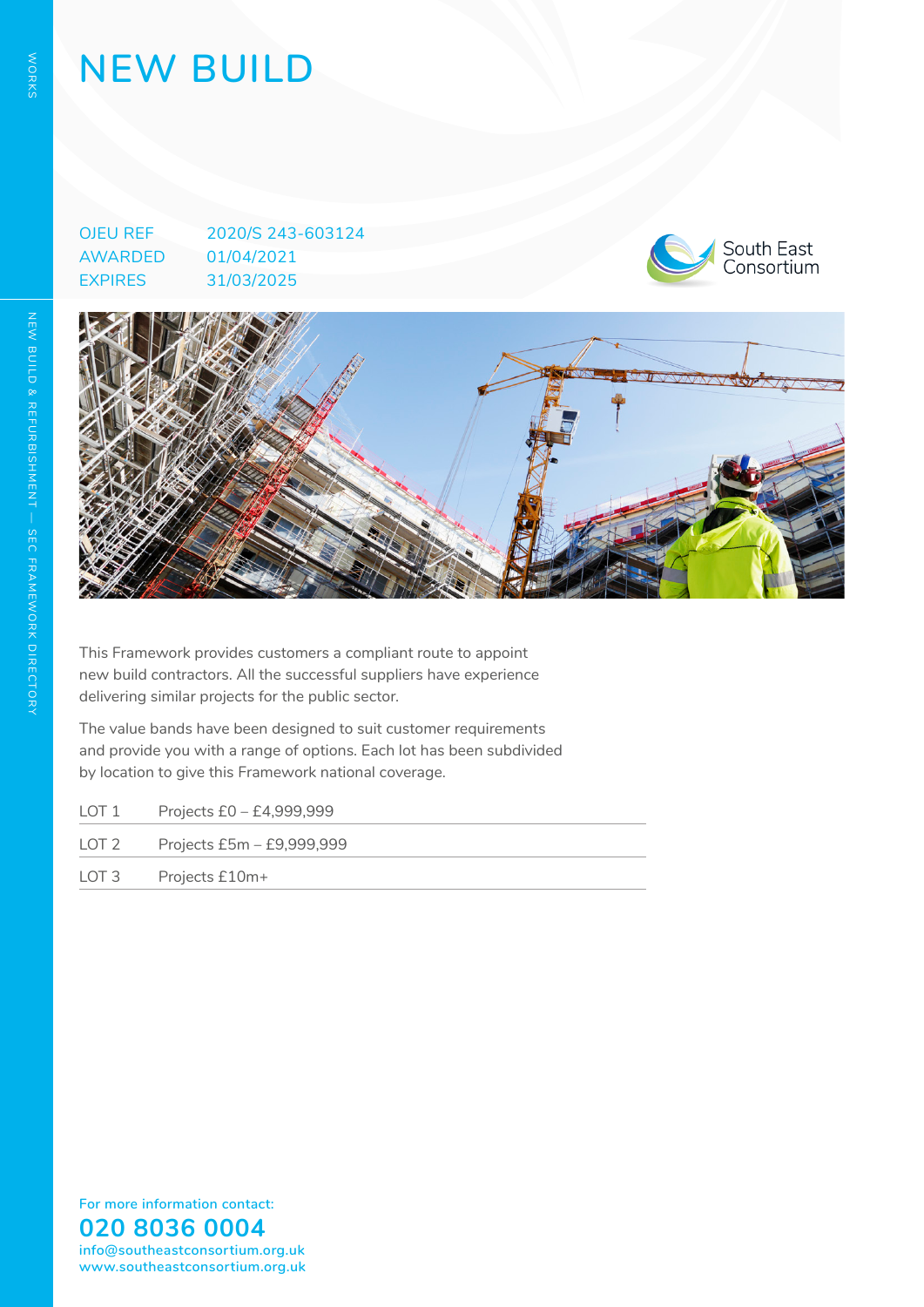## **NEW BUILD LOT 1**  Projects £0 – £4,999,999

This Lot provides coverage for New Build projects with a budget of £0 - £4,999,999.

#### APPOINTED CONTRACTORS



|                   | <b>KENT, SUSSEX &amp; SURREY</b> | LONDON (WITHIN THE M25)    | <b>REST OF THE UK</b>                   |
|-------------------|----------------------------------|----------------------------|-----------------------------------------|
| RANK 1            | Jenner (Contractors)             | Kind & Company (Builders)  | DCB (Kent)                              |
| RANK <sub>2</sub> | Kind & Company (Builders)        | Diamond Build              | Arte Construction                       |
| RANK <sub>3</sub> | Diamond Build                    | DCB (Kent)                 | Thomas Sinden                           |
| RANK <sub>4</sub> | DCB (Kent)                       | <b>Baxall Construction</b> | <b>Bonds Builders &amp; Contractors</b> |
| RANK <sub>5</sub> | <b>Baxall Construction</b>       | <b>Glenman Corporation</b> | NFC Homes                               |
| RANK <sub>6</sub> | <b>Glenman Corporation</b>       | <b>Building Associates</b> | Stack London                            |
| RANK <sub>7</sub> | <b>Building Associates</b>       | Hutton Construction        | Vale Southern Construction              |
| RANK <sub>8</sub> | Hutton Construction              | Arte Constructions         | <b>Helix Construct</b>                  |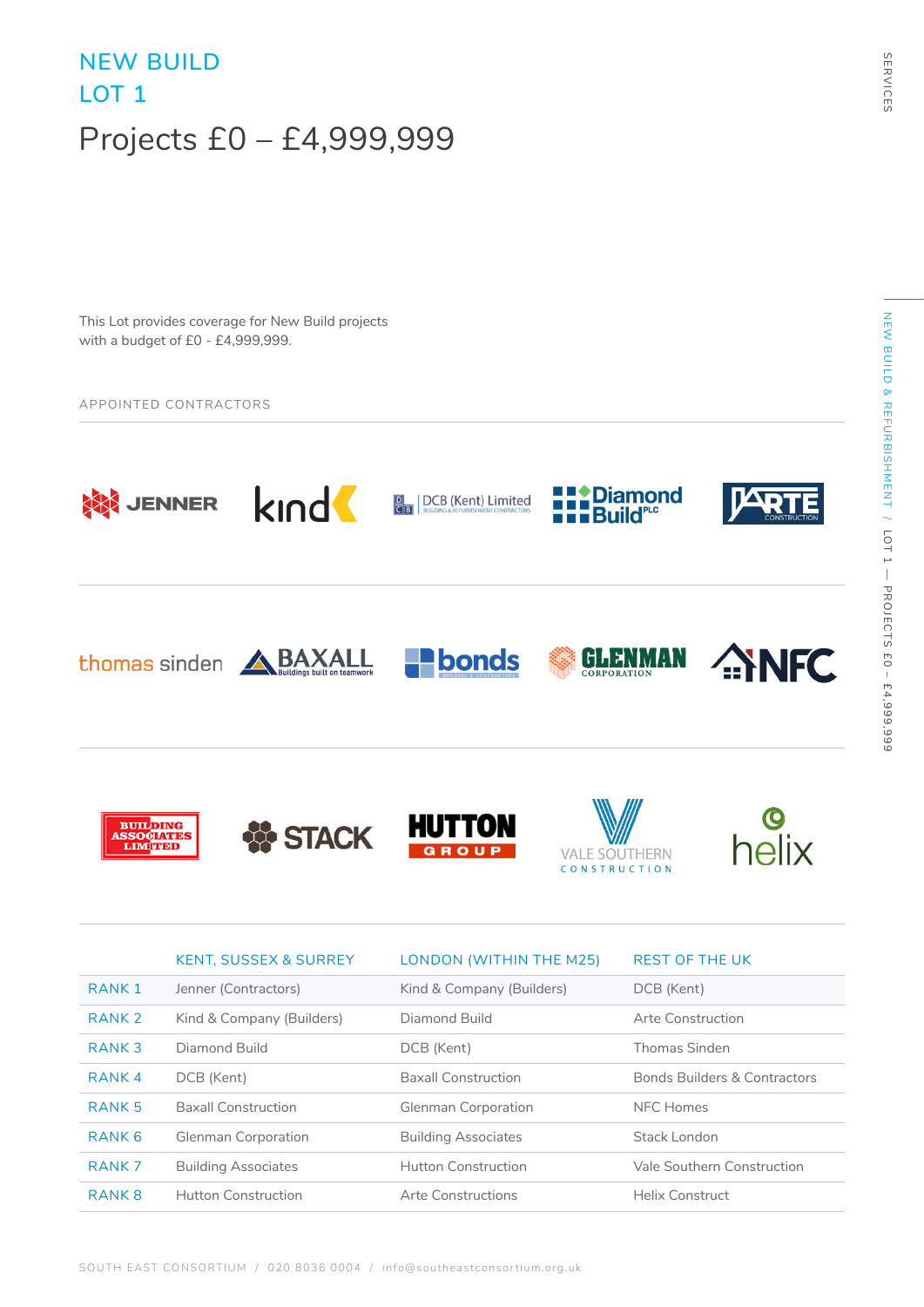### **NEW BUILD LOT 2**  Projects £5m – £9,999,999

This Lot provides coverage for New Build projects with a budget of £5m - £9,999,999.

APPOINTED CONTRACTORS



|                   | <b>KENT, SUSSEX &amp; SURREY</b>   | LONDON (WITHIN THE M25)     | <b>REST OF THE UK</b>       |
|-------------------|------------------------------------|-----------------------------|-----------------------------|
| RANK 1            | Jenner (Contractors)               | Real LSE                    | Real LSE                    |
| RANK <sub>2</sub> | Real LSE                           | United Living               | United Living               |
| RANK <sub>3</sub> | United Living                      | Castleoak Care Partnerships | Castleoak Care Partnerships |
| RANK <sub>4</sub> | <b>Castleoak Care Partnerships</b> | Kind & Company (Builders)   | <b>Bugler Developments</b>  |
| RANK <sub>5</sub> | Kind & Company (Builders)          | DCB (Kent)                  | DCB (Kent)                  |
| RANK <sub>6</sub> | DCB (Kent)                         | <b>Bugler Developments</b>  | Wates Construction          |
| RANK <sub>7</sub> | <b>Bugler Developments</b>         | Wates Construction          | <b>EQUANS</b>               |
| RANK <sub>8</sub> | Wates Construction                 | M.B. McNamara Construction  | Arte Construction           |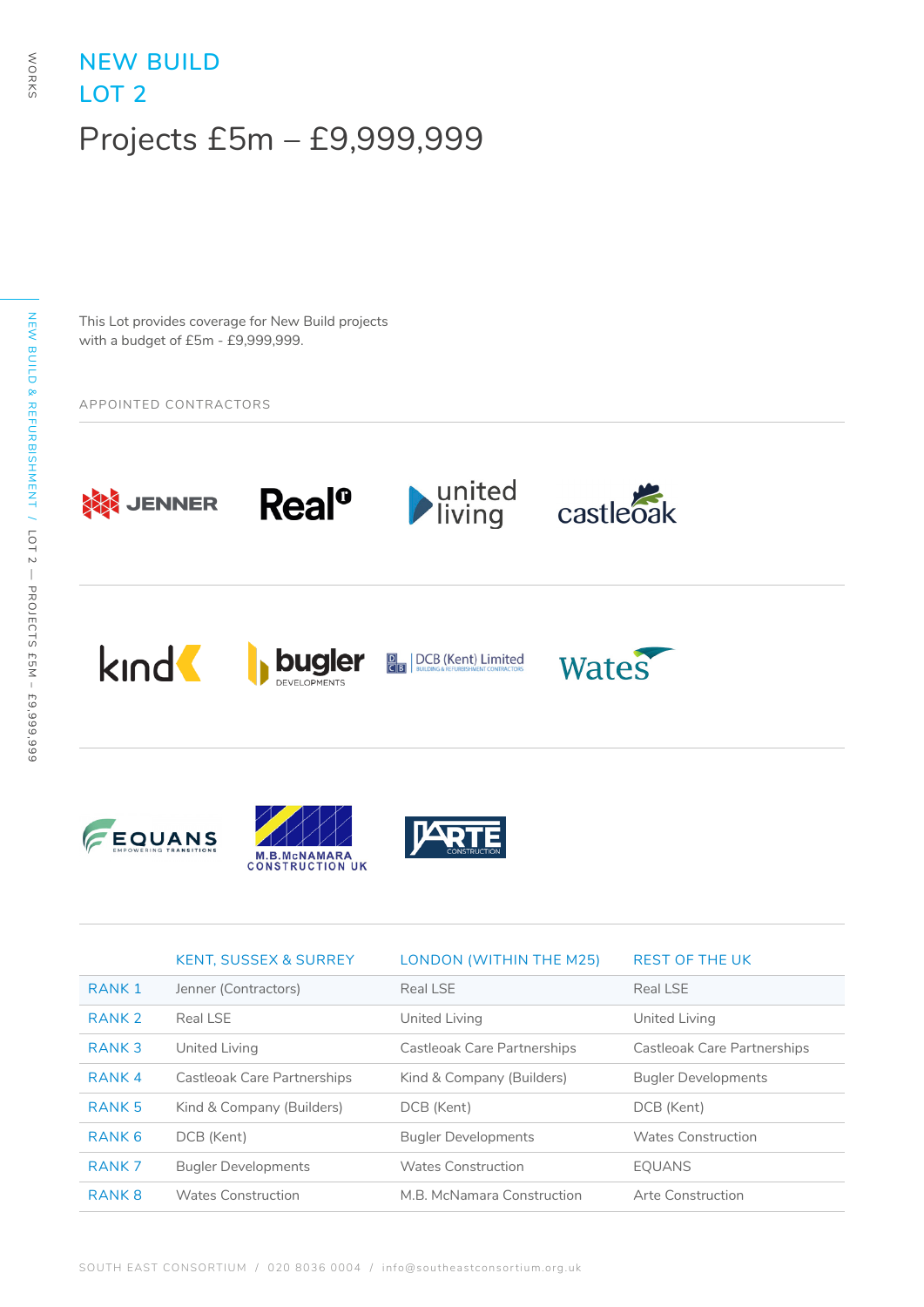## **NEW BUILD LOT 3**  Projects £10m+

This Lot provides coverage for New Build project with a budget of £10m and over.

#### APPOINTED CONTRACTORS



|                   | <b>KENT, SUSSEX &amp; SURREY</b> | LONDON (WITHIN THE M25)     | <b>REST OF THE UK</b>       |
|-------------------|----------------------------------|-----------------------------|-----------------------------|
| RANK <sub>1</sub> | Real LSE                         | Real LSE                    | Real LSE                    |
| RANK <sub>2</sub> | United Living                    | United Living               | United Living               |
| RANK <sub>3</sub> | <b>Vistry Partnerships</b>       | <b>Vistry Partnerships</b>  | <b>Vistry Partnerships</b>  |
| RANK <sub>4</sub> | Castleoak Care Partnerships      | Castleoak Care Partnerships | Castleoak Care Partnerships |
| RANK <sub>5</sub> | <b>Mulalley and Partners</b>     | Mulalley and Company        | <b>Bugler Developments</b>  |
| RANK <sub>6</sub> | <b>Bugler Developments</b>       | <b>Bugler Developments</b>  | Wates Construction          |
| RANK <sub>7</sub> | M.B. McNamara Construction       | M.B. McNamara Construction  | <b>EQUANS</b>               |
| RANK <sub>8</sub> | Wates Construction               | Wates Construction          | Hill Holdings               |